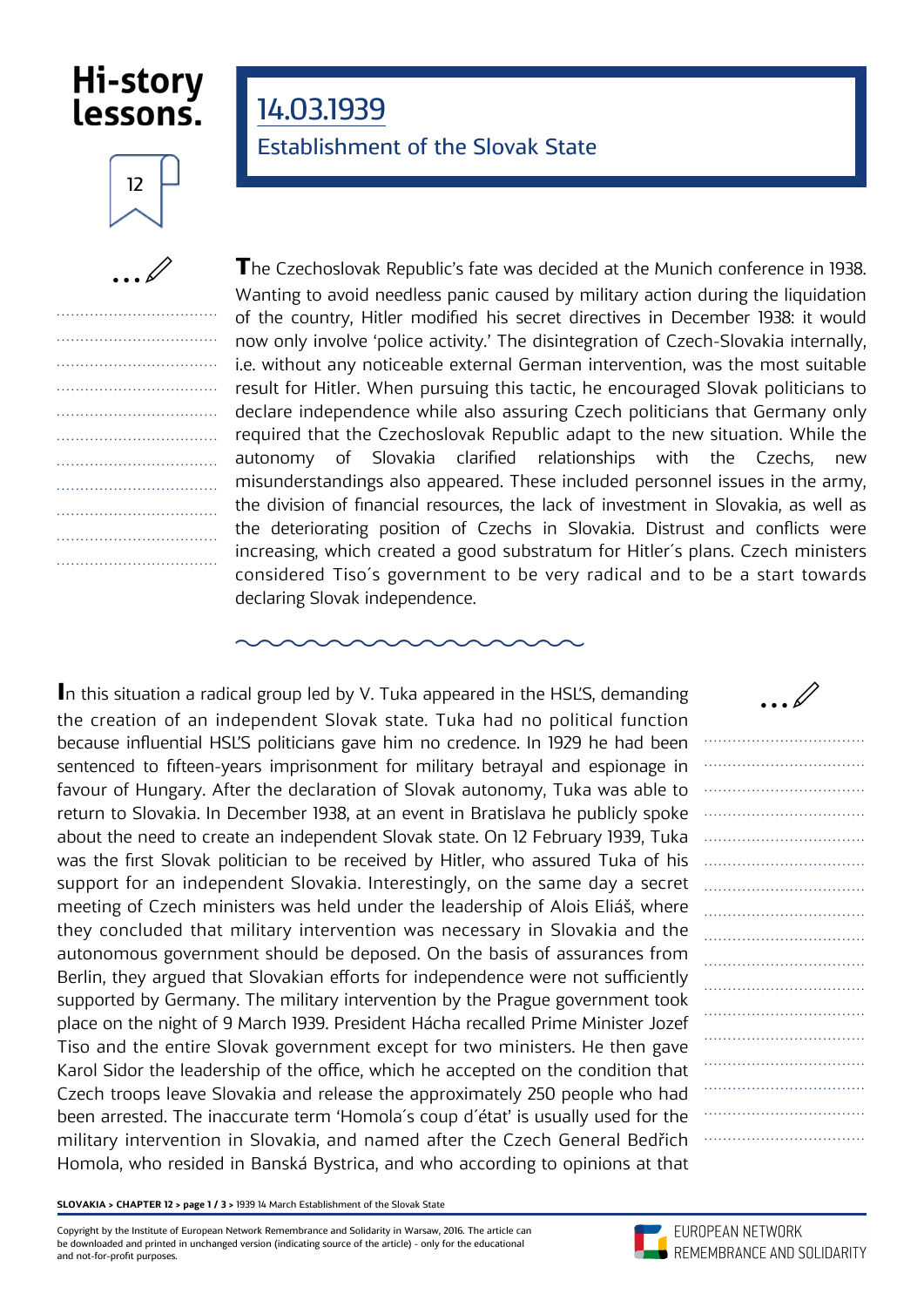time acted very vigorously.

|  |  | . $\cancel{\mathscr{L}}$ |  |  |  |  |          |  |  |  |  |  |  |  |  |  |  |  |  |  |  |  |  |  |
|--|--|--------------------------|--|--|--|--|----------|--|--|--|--|--|--|--|--|--|--|--|--|--|--|--|--|--|
|  |  |                          |  |  |  |  |          |  |  |  |  |  |  |  |  |  |  |  |  |  |  |  |  |  |
|  |  |                          |  |  |  |  |          |  |  |  |  |  |  |  |  |  |  |  |  |  |  |  |  |  |
|  |  |                          |  |  |  |  |          |  |  |  |  |  |  |  |  |  |  |  |  |  |  |  |  |  |
|  |  |                          |  |  |  |  |          |  |  |  |  |  |  |  |  |  |  |  |  |  |  |  |  |  |
|  |  |                          |  |  |  |  |          |  |  |  |  |  |  |  |  |  |  |  |  |  |  |  |  |  |
|  |  |                          |  |  |  |  |          |  |  |  |  |  |  |  |  |  |  |  |  |  |  |  |  |  |
|  |  |                          |  |  |  |  |          |  |  |  |  |  |  |  |  |  |  |  |  |  |  |  |  |  |
|  |  |                          |  |  |  |  |          |  |  |  |  |  |  |  |  |  |  |  |  |  |  |  |  |  |
|  |  |                          |  |  |  |  |          |  |  |  |  |  |  |  |  |  |  |  |  |  |  |  |  |  |
|  |  |                          |  |  |  |  |          |  |  |  |  |  |  |  |  |  |  |  |  |  |  |  |  |  |
|  |  |                          |  |  |  |  |          |  |  |  |  |  |  |  |  |  |  |  |  |  |  |  |  |  |
|  |  |                          |  |  |  |  | $\cdots$ |  |  |  |  |  |  |  |  |  |  |  |  |  |  |  |  |  |
|  |  |                          |  |  |  |  |          |  |  |  |  |  |  |  |  |  |  |  |  |  |  |  |  |  |
|  |  |                          |  |  |  |  |          |  |  |  |  |  |  |  |  |  |  |  |  |  |  |  |  |  |
|  |  |                          |  |  |  |  |          |  |  |  |  |  |  |  |  |  |  |  |  |  |  |  |  |  |
|  |  |                          |  |  |  |  |          |  |  |  |  |  |  |  |  |  |  |  |  |  |  |  |  |  |
|  |  |                          |  |  |  |  |          |  |  |  |  |  |  |  |  |  |  |  |  |  |  |  |  |  |

**M**ilitary intervention in Slovakia was regarded by most Slovaks with outrage, since they saw their autonomy being attacked. This was a suitable signal for Nazi policy-makers to ask for the declaration of the Slovak State. German policymakers pressed Sidor in Bratislava to declare Slovak independence. But Sidor refused this way of establishing an independent Slovakia and so did not fulfil the hopes that had been placed on him. Slovakia experienced difficult moments. They expected a German military strike. Timed charges exploded in Bratislava and unhappy residents demonstrated in some towns. In this situation, German attention was turned to the withdrawn Prime Minister J. Tiso. He travelled to Berlin only after the recommendation of the Slovak government leadership and parliament. In Berlin on 13 March 1939 Hitler exerted strong pressure on him during their meeting. Hitler resolutely stated that Slovakia must immediately decide whether it wanted to declare independence under German protection or 'be left to its own fate.' German minister of foreign affairs Joachim von Ribbentrop then reported that the Hungarian army was moving towards the Slovak border. Tiso stated that only the Slovak parliament could take a legitimate decision with regard to Slovak independence, so he telephoned Prague and Bratislava. President E. Hácha convened the Slovak parliament on 14 March 1939.

**M**embers of the Slovak parliament gathered in Bratislava in a tense atmosphere. All attending members of parliament voted on the issue of 'Who agrees with a declaration of independent by the Slovak State?' by standing to show support. This decision was adopted by parliament under pressure, at a time when the Czech-Slovak Republic's days were numbered and Slovakia had to face the danger of military threat and loss of territory, which could not be effectively prevented. In this situation the establishment of a Slovak state appeared to be the only realistic outcome and to solve the long-term political crisis and resolve an ambiguous situation. The first government of the new state led by Jozef Tiso, who was elected president on 26 October 1939, was appointed the day independence was declared. After passing the constitution in July 1939, the Slovak state was officially called the Slovak Republic. Slovakia developed into an authoritative system in which two groups competed – radicals led by Prime Minister V. Tuka, and moderates led by President J. Tiso. This struggle ended with the moderate group winning and introducing a leadership system in 1942. President J. Tiso became the leader and chairman of HSĽS.

 After tense negotiations and threats to bomb Prague, Hitler achieved consent with the occupation of Bohemia at a meeting with President of the Czechoslovak Republic, Emil Hácha. The German army entered Bohemia on 15 March 1939 and Hitler arrived in Prague. Bohemia had become an integral part of the German Reich as the Protectorate of Bohemia and Moravia. The Czechs lost their statehood and faced terror and Germanisation.

**A**ccording to 1940 data, Slovakia covered 30,002 km2 and had a population of 2,655,596, of which 2,591,366 were state citizens and 64,230 foreigners. 2,254,394 (84.89 percent) of residents reported themselves as Slovak, 136,297 (5.13 percent) German, 87,314 (3.29 percent) Jewish, 64,308 (2.42 percent) Ukrainian, 53,128 (2 percent) Hungarian, 38,333 (1.44 percent) Romany, 17,443 (0.66 percent) Czech and 2,063 0.08 percent) Polish. The dominance of Slovaks was confirmed, which further increased after the occupation of Southern Slovakia by Hungary. In 1940 84.9 percent of Slovaks lived on the reduced

**SLOVAKIA > CHAPTER 12 > page 2 / 3 >** 1939 14 March Establishment of the Slovak State

Copyright by the Institute of European Network Remembrance and Solidarity in Warsaw, 2016. The article can be downloaded and printed in unchanged version (indicating source of the article) - only for the educational and not-for-profit purposes.